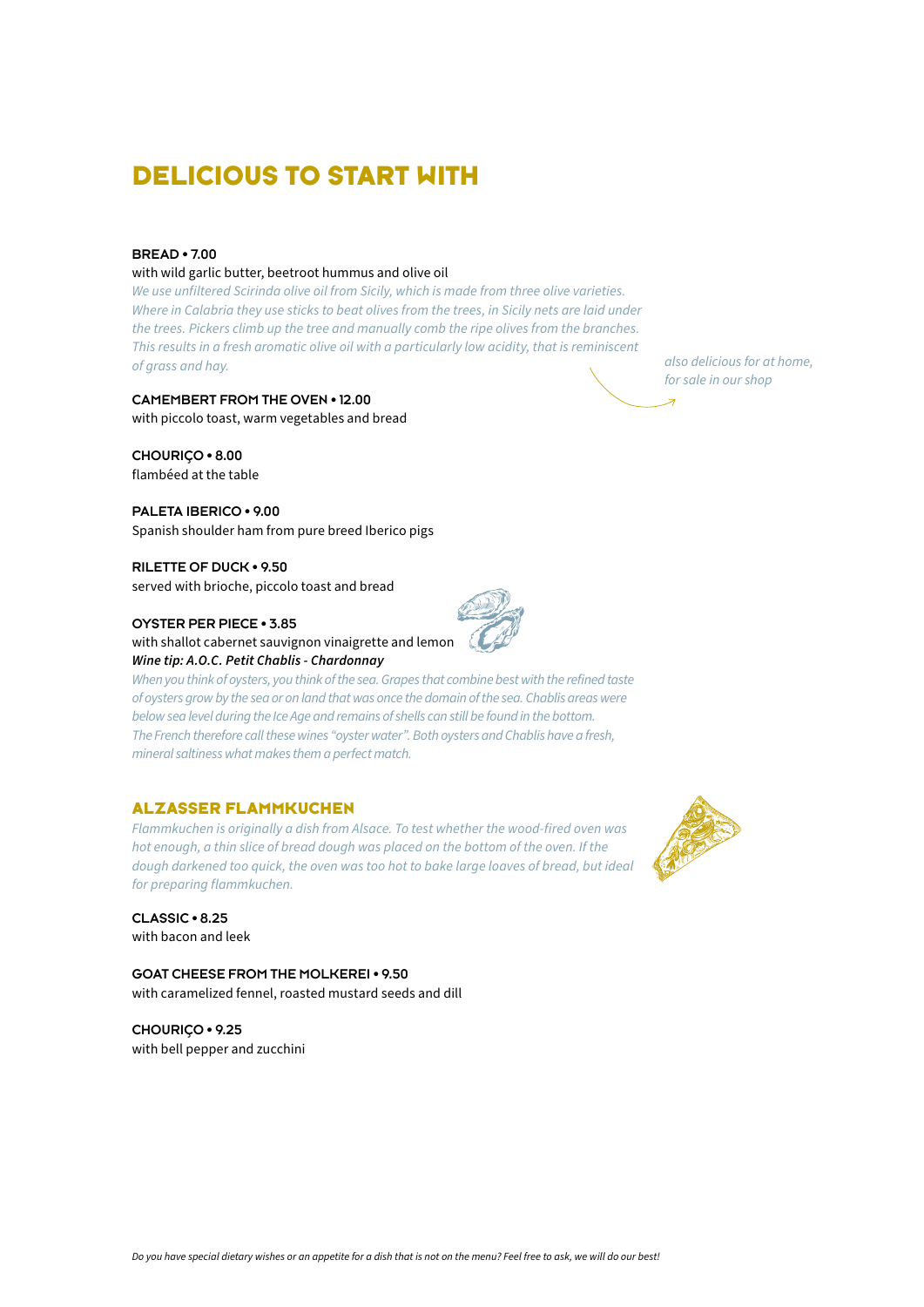# **APPETIZERS**

*Perfect as a small lunch or starter*

# **SALADS**

*All salads are served with bread and salted butter.*

#### **LENTIL SALAD • SMALL 13.50 / LARGE 16.50**

with mesclun, blanched beets, feta, olives, pomegranate seeds and tahini dressing *Tahini is a creamy Eastern pasta made from roasted sesame seeds. It is a creamy and nutty dressing that is somewhat reminiscent of an Eastern peanut sauce.* 

#### **CAESAR SALAD • SMALL 13.50 / LARGE 16.50**

with poached egg, Hollandaise, Parmesan Reggiano, bacon, garlic croutons and Caesar dressing

#### **GRILLED FLANK STEAK • SMALL 14.50 / LARGE 17.50**

with chicory, roasted pecan nuts and vadouvan mayonnaise

# **STARTERS**

#### **CAULIFLOWER SOUP • 7.00**

with capers, romanesco and beurre noisette

#### **FENNEL SOUP • 7.50**

#### with basil, almond and Tomasu soy sauce

*Tomasu soy sauce is brewed in Rotterdam, in the only soy sauce microbrewery in Europe. They want to do everything themselves and grow their own soybeans and wheat in Hoeksche Waard. These products, together with spring water and Sel de Guérande from Brittany, form the ingredients of the soy sauce. The sauce is fermented and aged for a minimum of 24 months in 25 to 50 year old whiskey casks from Scotland's finest distilleries.*

#### **BEETS OF WADDENGELUK • 10.50**

with Machedoux, balsamic-rapeseed vinaigrette and brioche toast

#### **DUTCH SHRIMPS FROM SOLT • 13.00**

with potato-leek cream, salty vegetables, garlic croutons and lovage oil *In contrast to the traditional fishermen, the people of Solt started to work in a different way. With a group of like-minded craftsmen and professionals who all stand for taste, fair production, and 100% natural ingredients. They peel the Dutch shrimps in our own country, in Lauwersoog. The shrimp can be kept for up to 14 days without the addition of artificial fragrances, colors and flavors. This ensures the most delicious and honest taste; salty sweet and not salty.*

#### **POULPO • 13.50**

with green lettuce, bell pepper coulis and lemon vinaigrette

#### **VITELLO TONNATO • 11.25**

Veal loin with dried capers and olives, garlic croutons and tuna cream

#### **CARAMELIZED CELERIAC • 12.50**

with smoked steak tartare, tulip bulbs and tartar sauce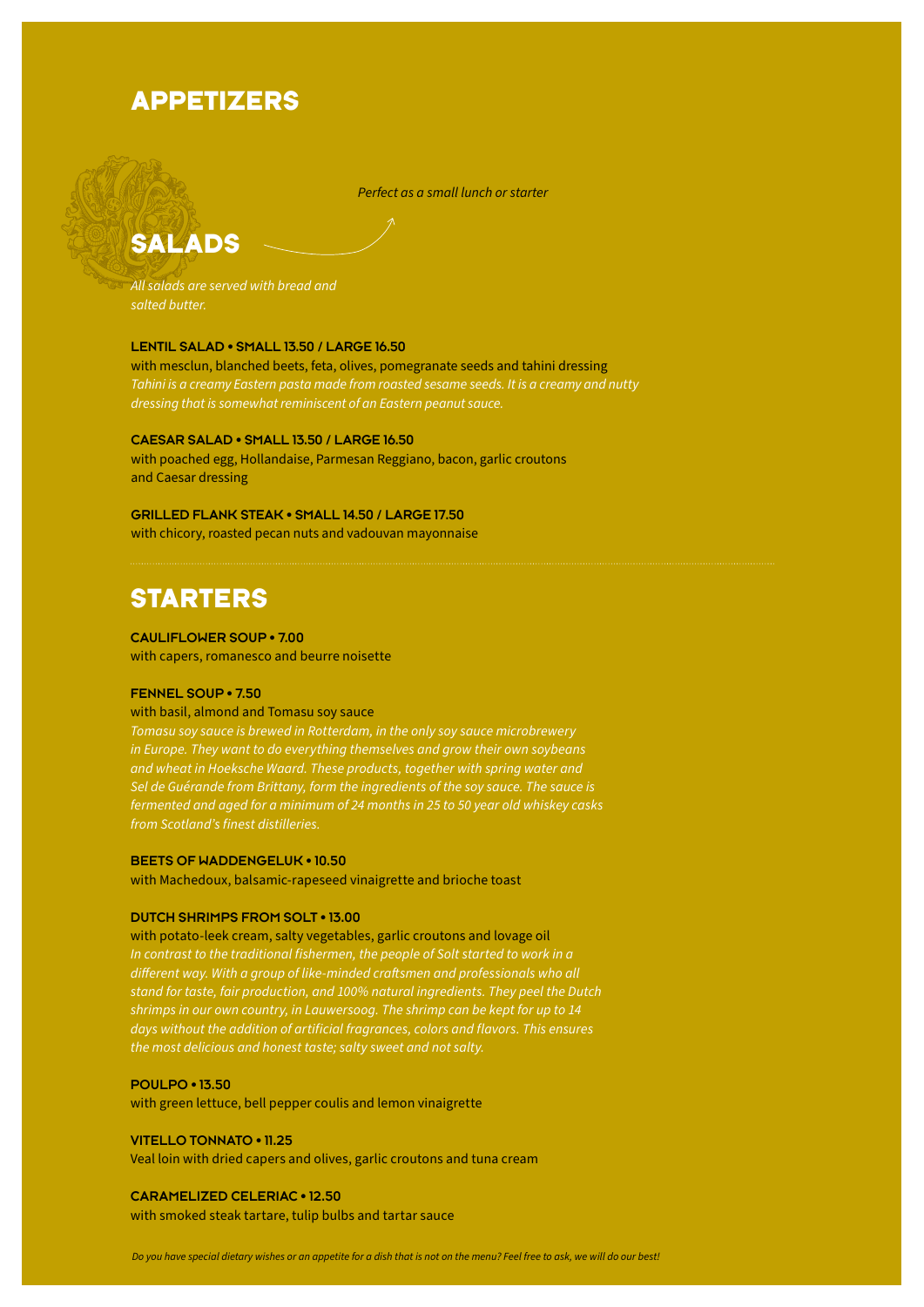# **WARM DISHES**

#### **SIRLOIN STEAK • 27.00**

with veal sweetbreads, cauliflower cream, Little gem, shiitake from Balkbrug, roasted almond and a sauce of Affligem beer *Wijntip: Primitivo Del Salento, IGT Salento, Villa Mottura*

#### **CHICKEN • 24.50**

breast, ragout and drumstick with Riso Venere and spring vegetables *Riso Venere is also called venus rice and is super healthy. the rice is gluten-free and packed with fiber, antioxidants, protein, and minerals.* 

#### **SKATE WING FILLET • 24.50**

with bell peper- butter crust, sauteed spinach, maltaise and beurre noisette vinaigrette

#### **ROASTED CAULIFLOWER • 22.00**

with cauliflower cream, walnuts and harissa-pomegranate vinaigrette

### **FLAT IRION STEAK • 26.00**

with a cream of celeriac, confit potato, radish and coffee gravy

#### **TAGLIATELLE • 21.00**

with salsa verde, dried cherry tomato, Stokâlde Fryske Tsiis, olives and garlic croutons

#### **HADDOCK ESCABECHE • 23.50**

with stewed leek, candied potato, dried cherry tomato, carrots, sweet and sour red onion and shellfish escabeche sauce *Wine tip: Chardonnay Réserve, IGP Pays D'oc, Dompeynac*

#### **SPECIAL**

 $\blacksquare$ 

Every 5 to 6 weeks we change the special card, which you will find on the table in the letter holder. These are dishes that fit perfectly with the season and are only available for a short time.

## **ON THE MENU SINCE 2015 THREE DISHES, TOGETHER FORM A MAIN COURSE, FOR THOSE WHO CAN NOT CHOOSE**

## **VEGETARIAN POSTMAN**

Fennel soup with Tomasu soy sauce, lentil salad with beets, feta, olives and tahini, a brioche with homemade wâldbeantsjes burger and fresh fries from Zuyd **24.50**

## **THE LAST POSTMAN**

Cauliflower soup with capers and beurre noisette, Caesar salade met poached egg, Hollandaise, bacon and Parmesan Reggiano and a brioche with veal cheek and fresh fries from Zuyd **24,50**

# **SIDE DISHES**

French fries from Zuyd with Belgian mayonnaise • 4.00 Fresh salad • 4.00 Vegetables that keep us busy • 4.00 *Dutch Cuisine is characterized by the use of regional and seasonal products. Nature determines our menu.* 

Chicken from the Kromhoekster Chicken farm from Frieschepalen. A healthy chicken, raised completely antibiotics and salmonella free.